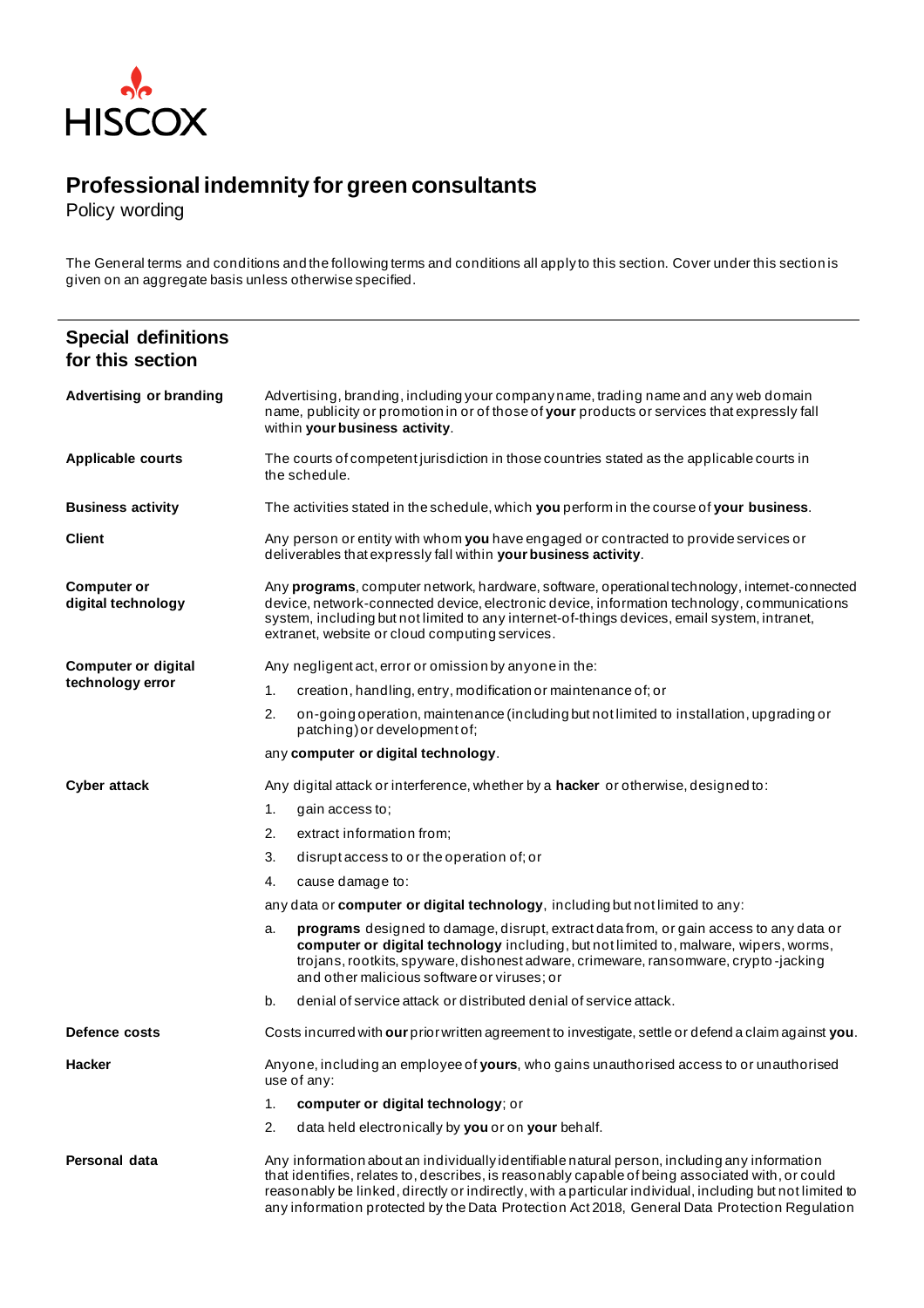

|                                     | (EU) 2016/679, or any related, similar or successor legislation or regulation in any jurisdiction.                                                                                                                                                            |
|-------------------------------------|---------------------------------------------------------------------------------------------------------------------------------------------------------------------------------------------------------------------------------------------------------------|
| <b>Pollution</b>                    | Any pollution or contamination, including noise, electromagnetic fields, radiation and radio waves.                                                                                                                                                           |
| Retroactive date                    | The date stated as the retroactive date in the schedule.                                                                                                                                                                                                      |
| Social engineering<br>communication | Any request directed to you or someone on your behalf by a person improperly seeking to<br>obtain possession or the transfer to a third-party of virtual currency, money, securities, data<br>or property that such person or third-party is not entitled to. |
| You/your                            | Also includes any person who was, is or during the period of insurance becomes your<br>partner or director or senior manager in actual control of your operations.                                                                                            |

## **What is covered**

|                                           | А.                                                                                                                                                                                                                                                                                                                         |                                                                                                                                                                                                                                                                            |  |  |
|-------------------------------------------|----------------------------------------------------------------------------------------------------------------------------------------------------------------------------------------------------------------------------------------------------------------------------------------------------------------------------|----------------------------------------------------------------------------------------------------------------------------------------------------------------------------------------------------------------------------------------------------------------------------|--|--|
| Claims against you                        |                                                                                                                                                                                                                                                                                                                            | If during the <b>period of insurance</b> , and as a result of your business activity for a client on or<br>after the retroactive date within the geographical limits, any party brings a claim, including<br>any injunctive proceedings, against you for:                  |  |  |
| Negligence                                | a.                                                                                                                                                                                                                                                                                                                         | negligence or breach of a duty of care;                                                                                                                                                                                                                                    |  |  |
| Negligent misstatement                    | b.                                                                                                                                                                                                                                                                                                                         | negligent misstatement or negligent misrep resentation;                                                                                                                                                                                                                    |  |  |
| Intellectual<br>property infringement     | c.                                                                                                                                                                                                                                                                                                                         | infringement of intellectual property rights including copyright, trademark or moral rights<br>or any act of passing-off;                                                                                                                                                  |  |  |
| Breach of confidentiality                 | d.                                                                                                                                                                                                                                                                                                                         | breach of confidence or misuse of any information, which is either confidential or subject<br>to statutory restrictions on its use;                                                                                                                                        |  |  |
| Defamation                                | е.                                                                                                                                                                                                                                                                                                                         | defamation;                                                                                                                                                                                                                                                                |  |  |
| Dishonesty                                | f.                                                                                                                                                                                                                                                                                                                         | dishonesty of your individual partners, directors or employees, or sub-contractors or<br>outsourcers directly contracted to you and under your supervision; or                                                                                                             |  |  |
| Other civil liability                     | g.                                                                                                                                                                                                                                                                                                                         | any other civil liability;                                                                                                                                                                                                                                                 |  |  |
|                                           | unless excluded under What is not covered below, we will indemnify you against the sums<br>you have to pay as compensation, including any liability for claimants' legal costs and expenses.                                                                                                                               |                                                                                                                                                                                                                                                                            |  |  |
|                                           |                                                                                                                                                                                                                                                                                                                            | We will also pay defence costs but we will not pay costs for any part of a claim not covered<br>by this section.                                                                                                                                                           |  |  |
| Sub-contractors or<br>outsourcers         | We will indemnify you against any claim falling within the scope of What is covered, A.<br>Claims against you, which is brought as a result of any business activity undertaken on<br>your behalf by any sub-contractor or outsourcer.                                                                                     |                                                                                                                                                                                                                                                                            |  |  |
| Avoiding a potential<br>claim against you | lf:                                                                                                                                                                                                                                                                                                                        |                                                                                                                                                                                                                                                                            |  |  |
|                                           | a.                                                                                                                                                                                                                                                                                                                         | your client has reasonable grounds for being dissatisfied with the work you have done<br>or which has been done on your behalf and refuses to pay for any or all of it, including<br>amounts you legally owe to sub-contractors or outsourcers at the date of the refusal; |  |  |
|                                           | b.                                                                                                                                                                                                                                                                                                                         | <b>your client</b> threatens to bring a claim against <b>you</b> for more than the amount owed and<br>we are satisfied that the threatened claim has reasonable prospects of success; and                                                                                  |  |  |
|                                           | c.                                                                                                                                                                                                                                                                                                                         | we believe that it may be possible to settle the dispute with the client by your agreeing<br>not to press for the disputed amount,                                                                                                                                         |  |  |
|                                           | we may, in our discretion, pay you the amount owed to you over and above the excess. If<br>we do, you must agree not to press your client for the disputed amount.                                                                                                                                                         |                                                                                                                                                                                                                                                                            |  |  |
|                                           | Alternatively, if it is not possible to reach agreement with the client on this basis but we still<br>believe that by not pressing for the disputed amount <b>you</b> will avoid a legitimate claim or<br>counterclaim for a greater amount, we may pay the amount owed to you at that time,<br>over and above the excess. |                                                                                                                                                                                                                                                                            |  |  |
|                                           |                                                                                                                                                                                                                                                                                                                            | If a claim is still brought, we will deal with it but our total payment, including what we have                                                                                                                                                                            |  |  |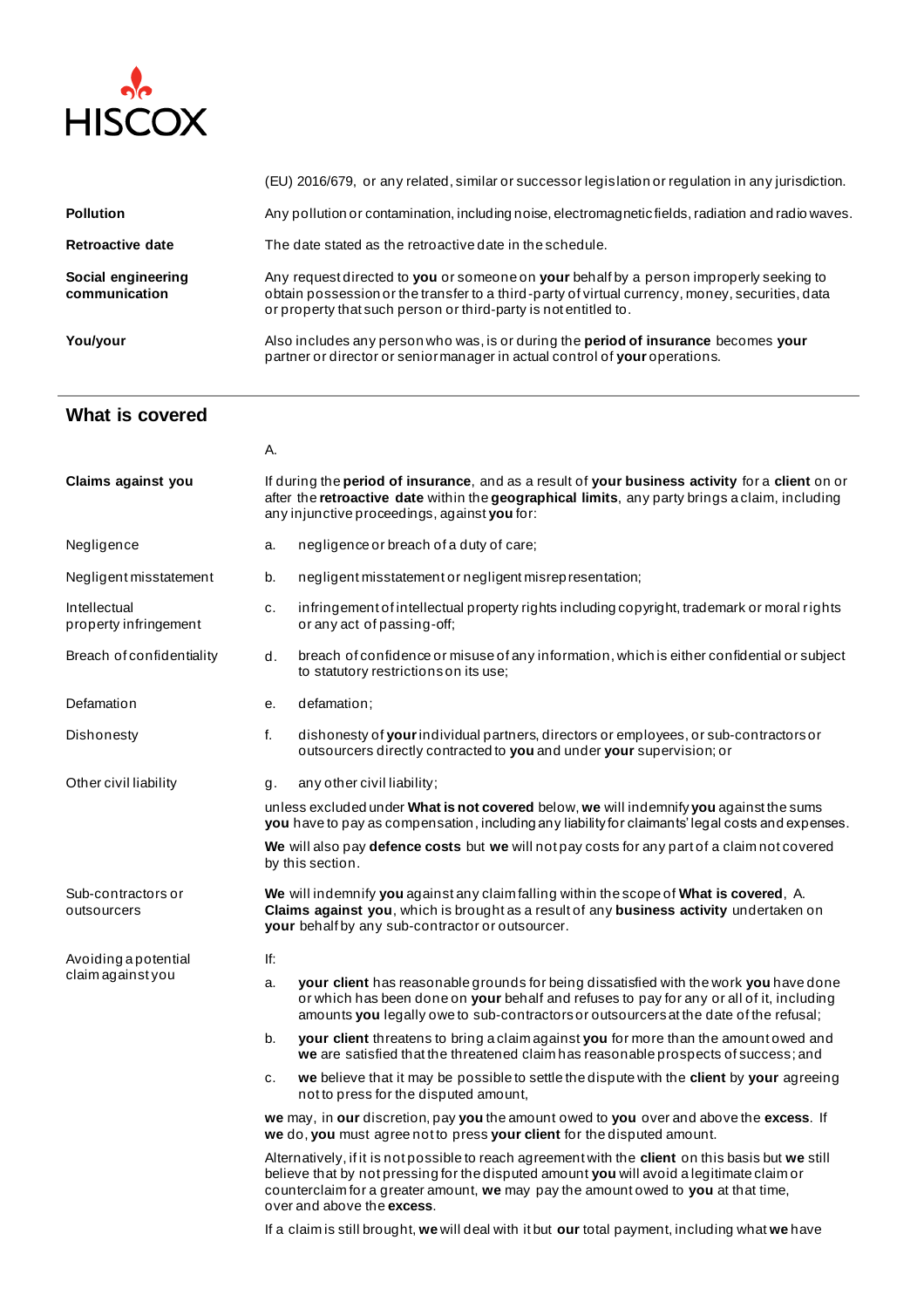

|                                    | already paid you or on your behalf, will not exceed the applicable limit of indemnity stated in<br>the schedule. You must return the amount we have paid if you eventually recover the debt,<br>less your reasonable expenses.                                                                                                                                                                                                       |
|------------------------------------|--------------------------------------------------------------------------------------------------------------------------------------------------------------------------------------------------------------------------------------------------------------------------------------------------------------------------------------------------------------------------------------------------------------------------------------|
|                                    | Once we agree to make any payment above, you will assign to us such rights as you have in<br>relation to the amounts owed to you.                                                                                                                                                                                                                                                                                                    |
|                                    | We will not make any payment for any money owed to you if the claim or threatened claim,<br>or part of the claim or threatened claim, is not covered by this section.                                                                                                                                                                                                                                                                |
|                                    | В.                                                                                                                                                                                                                                                                                                                                                                                                                                   |
| Advertising claims                 | If during the period of insurance, and as a result of your advertising or branding on or after<br>the retroactive date within the geographical limits, any party brings a claim, including any<br>injunctive proceedings, against you for:                                                                                                                                                                                           |
|                                    | infringement of copyright or moral rights; or<br>1.                                                                                                                                                                                                                                                                                                                                                                                  |
|                                    | 2.<br>defamation;                                                                                                                                                                                                                                                                                                                                                                                                                    |
|                                    | unless excluded under What is not covered below, we will indemnify you against the sums you<br>have to pay as compensation, including any liability for claimants' legal costs and expenses.                                                                                                                                                                                                                                         |
|                                    | We will also pay defence costs but we will not pay costs for any part of a claim not covered<br>by this section.                                                                                                                                                                                                                                                                                                                     |
| Your own losses                    |                                                                                                                                                                                                                                                                                                                                                                                                                                      |
|                                    | Breach of statutory obligations If proceedings are brought against you during the period of insurance under:                                                                                                                                                                                                                                                                                                                         |
|                                    | the Health and Safety at Work etc. Act 1974; or<br>a.                                                                                                                                                                                                                                                                                                                                                                                |
|                                    | the Health and Safety at Work (Northern Ireland) Order 1978; or<br>b.                                                                                                                                                                                                                                                                                                                                                                |
|                                    | the Corporate Manslaughter and Corporate Homicide Act 2007; or<br>c.                                                                                                                                                                                                                                                                                                                                                                 |
|                                    | the Environmental Protection Act 1990;<br>d.                                                                                                                                                                                                                                                                                                                                                                                         |
|                                    | or any similar or successor legislation or regulations, we will pay the reasonable costs incurred<br>with our prior written agreement to defend you if, in our opinion, a successful defence may<br>avoid a claim being made against you which would be covered by this section.                                                                                                                                                     |
| Loss of documents                  | If during the period of insurance any tangible document of yours which is necessary for the<br>performance of your business activity is physically lost, damaged or destroyed while in your<br>possession, we will pay the reasonable expenses you incur with our prior written agreement<br>in restoring or replacing it. The most we will pay for the total of all such expenses is the<br>relevant amount stated in the schedule. |
| <b>Additional cover</b>            |                                                                                                                                                                                                                                                                                                                                                                                                                                      |
| Court attendance<br>compensation   | If any person within the definition of you, or any employee of yours, has to attend court as<br>a witness in connection with a claim against you covered under this section, we will pay you<br>the amount stated in the schedule as compensation for each day or part of a day that their<br>attendance is required by us. The most we will pay for the total of all court attendances is<br>the amount stated in the schedule.     |
| What is not covered                | А.<br>We will not make any payment for any claim or part of a claim or loss directly or indirectly<br>due to:                                                                                                                                                                                                                                                                                                                        |
| Investments                        | any investment advice, financial advice, investment of client funds or any activity<br>1.<br>regulated by the Financial Conduct Authority, Prudential Regulation Authority or any<br>other similar or successor regulatory body.                                                                                                                                                                                                     |
| Valuations or<br>construction work | 2.<br>any valuation of physical property or any construction or erection work.                                                                                                                                                                                                                                                                                                                                                       |
| Pension schemes                    | 3.<br>any operation or administration of any pension or employee benefit scheme or trust fund,<br>or the sale or purchase of or dealing in any stocks, shares or securities or the misuse of<br>any information relating to them, or any breach of any legislation or regulation related to<br>these activities.                                                                                                                     |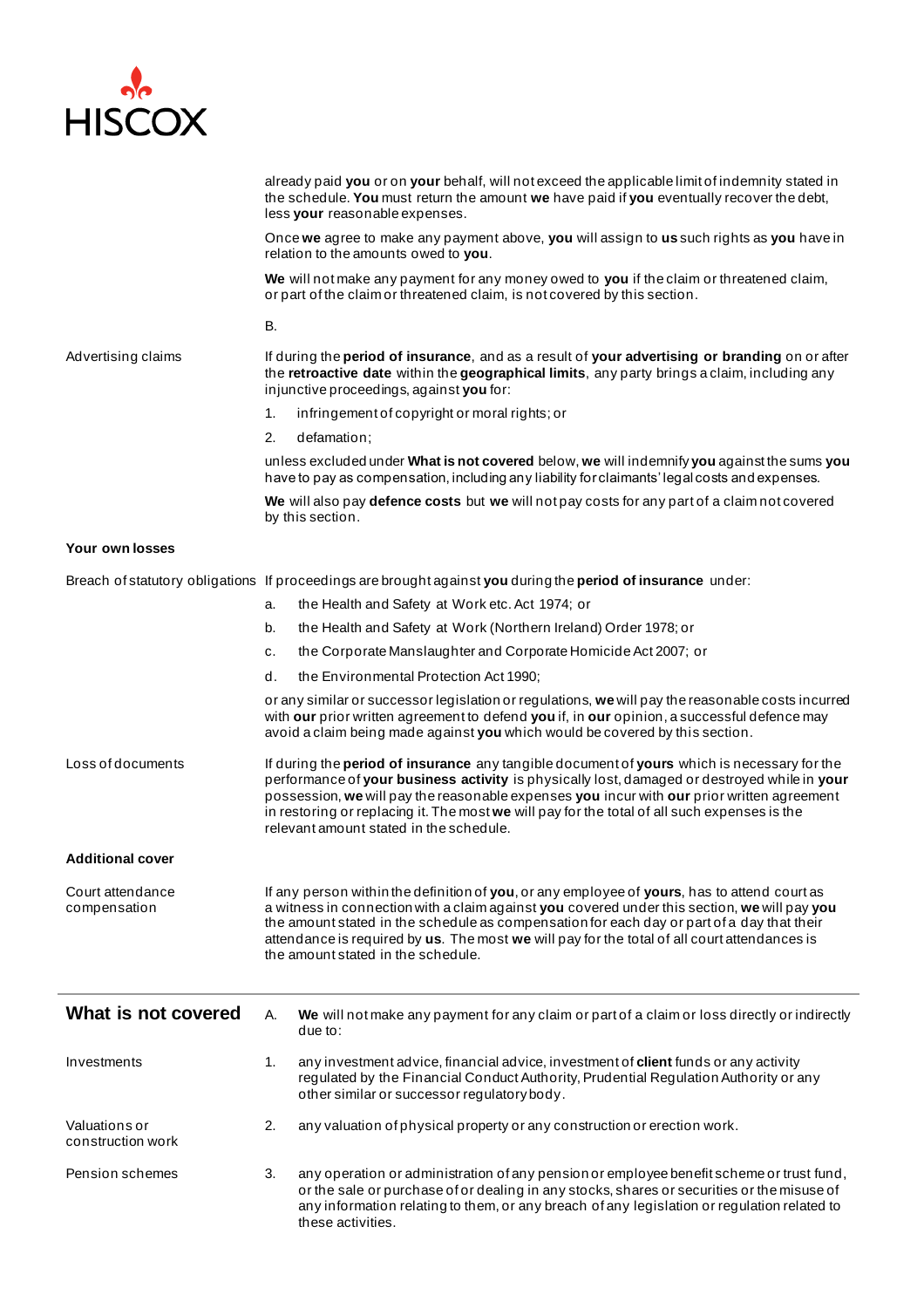

| Taxation and competition                  | 4.  | any liability for any breach of any taxation, competition, restraint of trade or anti-trust<br>legislation or regulation.                                                                                                                                                                                                                                                          |
|-------------------------------------------|-----|------------------------------------------------------------------------------------------------------------------------------------------------------------------------------------------------------------------------------------------------------------------------------------------------------------------------------------------------------------------------------------|
| Pollution                                 | 5.  | pollution unless your liability is attributable to negligence or breach of a duty of care<br>arising from the performance of any business activity.                                                                                                                                                                                                                                |
|                                           |     | However, we will not make any payment for:                                                                                                                                                                                                                                                                                                                                         |
|                                           |     | any claim or loss which arises directly or indirectly out of any statutory, contractual<br>a.<br>or common law obligation you have to clean-up or remedy pollution;                                                                                                                                                                                                                |
|                                           |     | any liability arising solely out of any land or property being identified as contaminated<br>b.<br>land under Section 78B or 78C of the Environmental Protection Act 1990, or the<br>service of a remediation notice under regulation 20 of the Environmental Damage<br>(Prevention and Remediation) Regulations 2009;                                                             |
|                                           |     | any claim made by or on behalf of any governmental agency or regulatory body or<br>с.<br>agency; or                                                                                                                                                                                                                                                                                |
|                                           |     | pollution which is authorised by a valid environmental permit issued or regulated<br>d.<br>under the Environmental Permitting Regulations (England and Wales) 2010.                                                                                                                                                                                                                |
| Cyber incident                            | 6.  | or contributed to by, resulting from or in connection with any:                                                                                                                                                                                                                                                                                                                    |
|                                           |     | cyber attack;<br>a.                                                                                                                                                                                                                                                                                                                                                                |
|                                           |     | b.<br>hacker;                                                                                                                                                                                                                                                                                                                                                                      |
|                                           |     | social engineering communication;<br>с.                                                                                                                                                                                                                                                                                                                                            |
|                                           |     | d.<br>any fear or threat of 6.a. to 6.c. above; or                                                                                                                                                                                                                                                                                                                                 |
|                                           |     | any action taken in controlling, preventing, supressing, responding or in any way<br>е.<br>relating to 6.a. to 6.d. above.                                                                                                                                                                                                                                                         |
| Discrimination<br>and harassment          | 7.  | any discrimination, harassment or unfair treatment, unless arising directly from your<br>breach of a duty of care in the performance of a business activity.                                                                                                                                                                                                                       |
| Injury                                    | 8.  | the death of or any bodily or mental injury or disease suffered by anyone, unless arising<br>directly from your breach of a duty of care in the performance of a business activity.                                                                                                                                                                                                |
| Land, animals and vehicles                | 9.  | the ownership, possession or use of any land or building, any animal, any aircraft, any<br>watercraft or any motor vehicle.                                                                                                                                                                                                                                                        |
| Property damage                           |     | 10. the loss, damage or destruction of any tangible property unless arising directly from your<br>breach of a duty of care in the performance of a business activity. This does not apply<br>to your own loss under the loss of documents cover in What is covered.                                                                                                                |
| Negotiable instruments                    |     | 11. the loss, damage or destruction of any bearer bonds, coupons, share certificates,<br>stamps, money or other negotiable paper.                                                                                                                                                                                                                                                  |
| Computer or digital<br>technology error   | 12. | or contributed to by, resulting from or in connection with any computer or digital<br>technology error.                                                                                                                                                                                                                                                                            |
| Directors' and officers' liability        | 13. | any personal liability incurred by a director or officer of yours when acting in that<br>capacity or managing your business, or a breach of any fiduciary duty, other than<br>when performing a business activity for a client, or any statement, representation<br>or information concerning you or your business contained in your accounts, reports<br>or financial statements. |
| Product liability                         | 14. | any supply, manufacture, sale, installation or maintenance of any product unless arising<br>as a direct result of negligent advice in the course of your business activity.                                                                                                                                                                                                        |
| Defamatory statements                     | 15. | any statement you knew, or ought reasonably to have known, was defamatory at the<br>time of publication.                                                                                                                                                                                                                                                                           |
| Deliberate, reckless<br>or dishonest acts | 16. | any act, breach, omission or infringement you deliberately, spitefully, dishonestly<br>or recklessly commit, condone or ignore. This does not apply to any claim under the<br>dishonesty cover in What is covered, A. Claims against you, but we will not in any event<br>provide cover to any party who actually commits, condones or ignores any dishonesty.                     |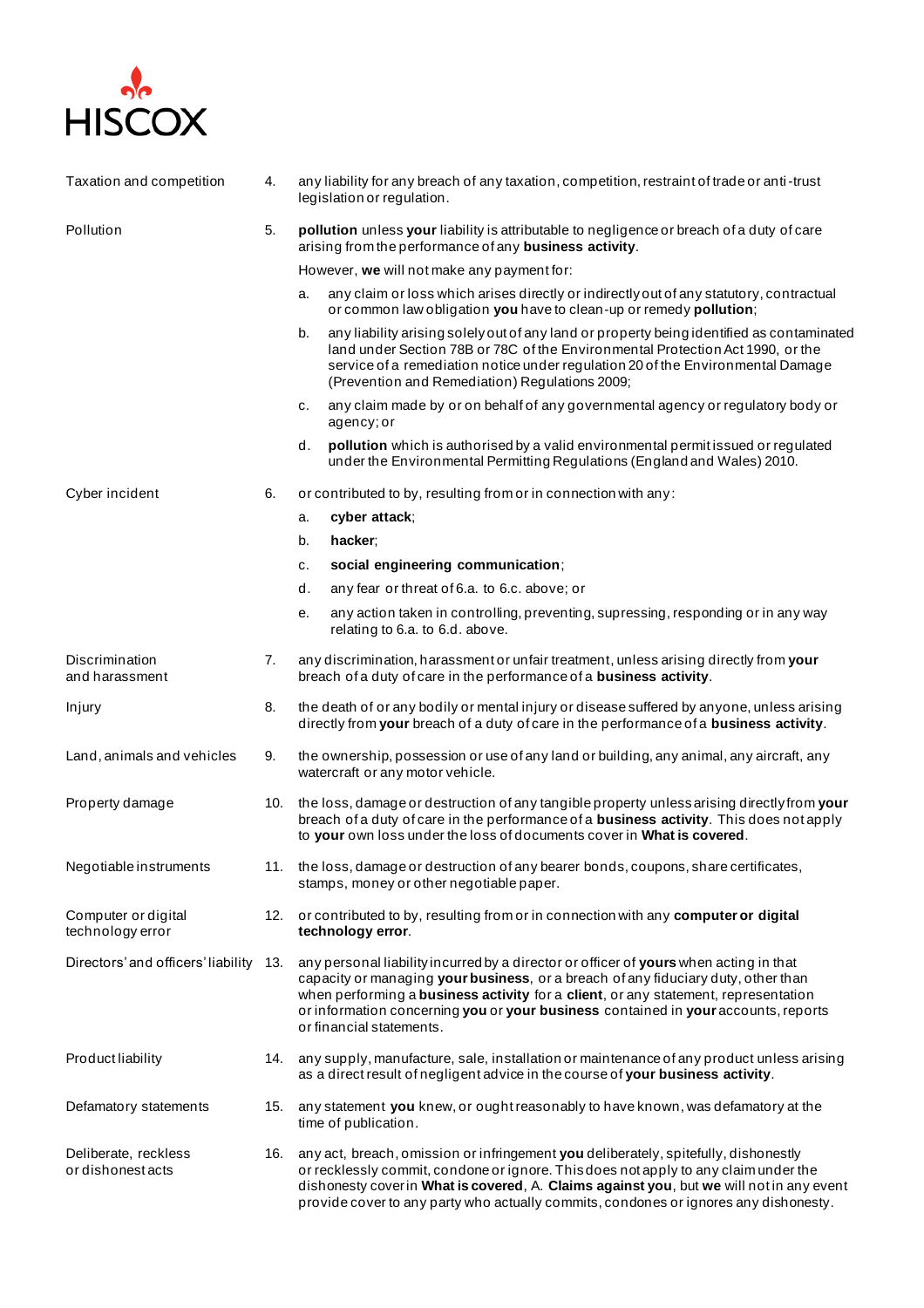

| Pre-existing problems                      | 17. | anything, including any actual or alleged shortcoming in your work, likely to lead to<br>a claim against you or your own loss, which you knew or ought reasonably to have<br>known about before we agreed to insure you.                                                                                                                                                     |
|--------------------------------------------|-----|------------------------------------------------------------------------------------------------------------------------------------------------------------------------------------------------------------------------------------------------------------------------------------------------------------------------------------------------------------------------------|
| Date recognition                           | 18. | date recognition.                                                                                                                                                                                                                                                                                                                                                            |
| War, terrorism and nuclear                 | 19. | or contributed to by, resulting from or in connection with any:                                                                                                                                                                                                                                                                                                              |
|                                            |     | terrorism;<br>a.                                                                                                                                                                                                                                                                                                                                                             |
|                                            |     | b.<br>war;                                                                                                                                                                                                                                                                                                                                                                   |
|                                            |     | nuclear risks;<br>с.                                                                                                                                                                                                                                                                                                                                                         |
|                                            |     | d.<br>fear or threat of 19.a. to 19.c. above; or                                                                                                                                                                                                                                                                                                                             |
|                                            |     | any action taken in controlling preventing, suppressing, responding or in any way<br>е.<br>relating to 19.a. to 19.d. above.                                                                                                                                                                                                                                                 |
|                                            |     | If there is any dispute between you and us over the application of clause 19.a. above,<br>it will be for you to show that the clause does not apply.                                                                                                                                                                                                                         |
| Asbestos                                   | 20. | asbestos risks.                                                                                                                                                                                                                                                                                                                                                              |
| Contractual liability                      | 21. | any liability under any contract which is greater than the liability you would have at law<br>without the contract.                                                                                                                                                                                                                                                          |
| Employees                                  | 22. | anyone's employment with or work for you, or any breach of an obligation owed by you<br>as an employer.                                                                                                                                                                                                                                                                      |
| Supplied personnel                         | 23. | the work of any personnel supplied by you to a client, unless you have breached a duty<br>of care in supplying them.                                                                                                                                                                                                                                                         |
| Patent/trade secret                        | 24. | any infringement, use, or disclosure of a patent, or any use, disclosure or<br>misappropriation of a trade secret.                                                                                                                                                                                                                                                           |
| Specialist, designer<br>or consultant work | 25. | any work performed by a specialist, designer or consultant working for you as a<br>sub-contractor or outsourcer where:                                                                                                                                                                                                                                                       |
|                                            |     | you have not taken reasonable steps to ensure that the sub-contractor or outsourcer<br>а.<br>has, and maintains, professional indemnity insurance with a reputable insurer; or                                                                                                                                                                                               |
|                                            |     | b.<br>there is no written contract between you and the sub-contractor or outsourcer<br>which is subject to English law, includes an arbitration clause and provides that the<br>sub-contractor or outsourcer will indemnify you against any liabilities you incur as<br>a result of the sub-contractor's or outsourcer's performance of the contract.                        |
| <b>Green Deal</b>                          |     | 26. any activity you perform under the Green Deal initiative as defined by the Energy Act<br>2011, or any similar or successor initiative.                                                                                                                                                                                                                                   |
| Feed-in tariff                             | 27. | any activity you perform under the Government feed-in tariff scheme, including any<br>similar or successor scheme.                                                                                                                                                                                                                                                           |
| Infrastructure failure                     | 28. | contributed to by, resulting from or in connection with any failure or interruption of service<br>provided by an internet service provider, telecommunications provider, utilities supplier or<br>other infrastructure provider.                                                                                                                                             |
| Trademarks and                             | 29. | any actual or alleged:                                                                                                                                                                                                                                                                                                                                                       |
| false advertising                          |     | act of passing-off, unauthorised use of another's trademark, name or logo; or<br>a.                                                                                                                                                                                                                                                                                          |
|                                            |     | false or misleading advertising,<br>b.                                                                                                                                                                                                                                                                                                                                       |
|                                            |     | in relation to your advertising or branding.                                                                                                                                                                                                                                                                                                                                 |
|                                            | В.  | We will not make any payment for:                                                                                                                                                                                                                                                                                                                                            |
| Claims brought by<br>a related party       | 1.  | any claim brought by an insured within the definition of you or any party with a financial,<br>executive or managerial interest in you, including any parent company or any party in<br>which you have a financial, executive or managerial interest, including any subsidiary<br>company. This does not apply to a claim based on a liability to an independent third-party |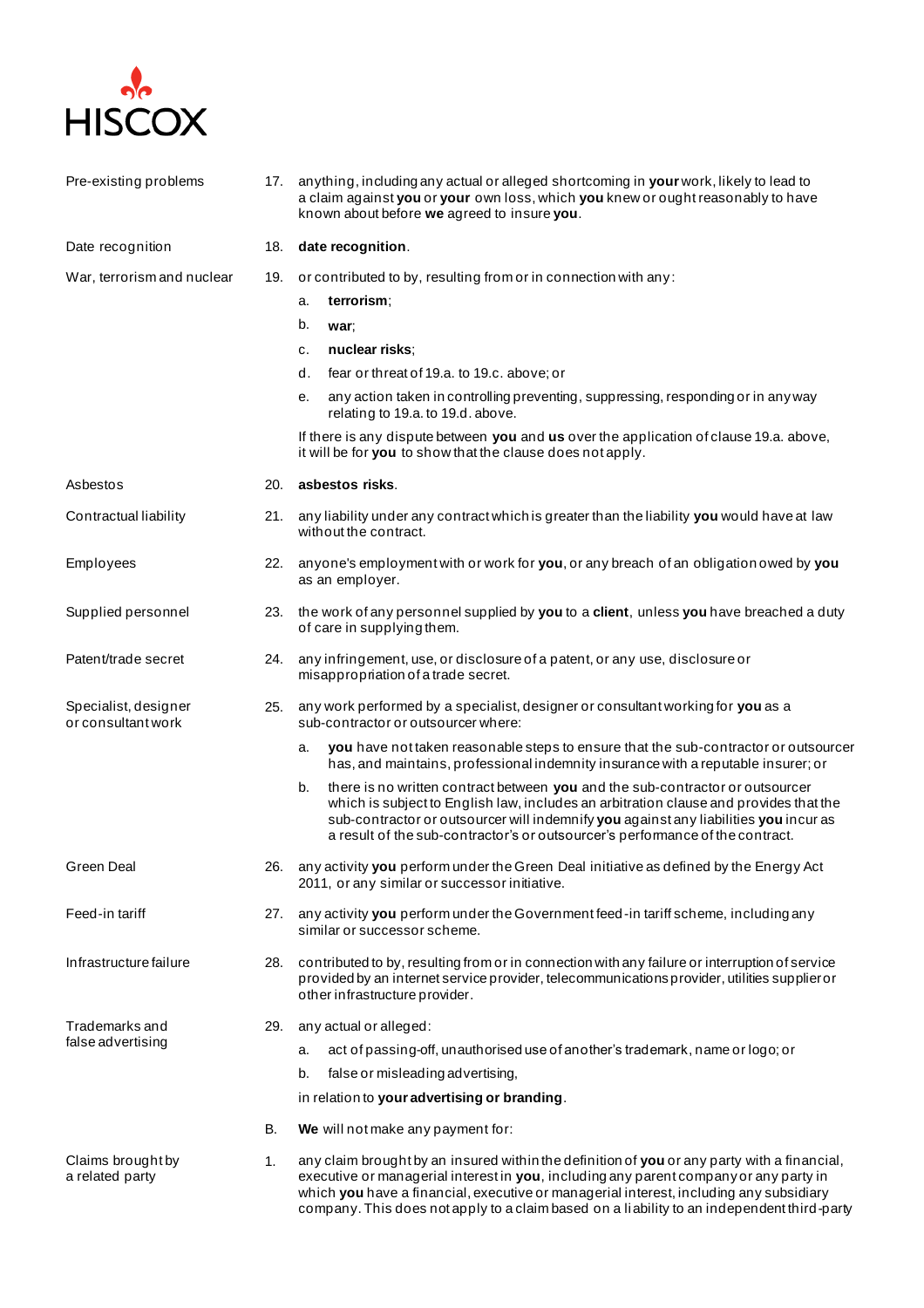

directly arising out of the performance of **your business activity**. Restricted recovery rights 2. that part of any claim where **your** right of recovery is restricted by any contract. Lost profit and VAT 3. **your** lost profit, mark-up or liability for VAT or its equivalent. Trading losses 4. any trading loss or trading liability including those arising from the loss of any **client**, account or business. Non-compensatory payments 5. fines and contractual penalties, tax liabilities or debts, aggravated, punitive or exemplary damages, and also additional damages under section 97(2) of the Copyright, Designs and Patents Act 1988 or any statutory successor to that section. Claims outside the applicable courts 6. any claim, including arbitration, brought outside the **applicable courts**. This applies to proceedings in the **applicable courts** to enforce, or which are based on, a judgment or award from outside the **applicable courts**. Personal data claims 7. any claim or loss relating to the actual or alleged processing, acquisition, storage, destruction, erasure, loss, alteration, disclosure, use of or access to **personal data**. However, this does not apply to any covered claim or part of a covered claim made against **you** by a **client** which arises directly from **your** performance of a **business activity** for that **client** and which is not otherwise excluded by **What is not covered**, **A. 6. Cyber incidents** above. The most we will pay in relation to any such covered claim(s) is the special limit stated in the schedule for personal data claims. **How much we will pay** The most **we** will pay for the total of all claims, their **defence costs**, and losses is the overall limit of indemnity stated in the schedule, irrespective of the number of claims or losses, unless limited below or in the schedule. **You** must pay the relevant **excess** stated in the schedule. **Special limits** Personal data claims The most **we** will pay for the total of all claims or parts of claims against **you** by a **client** including **defence costs**, which arise directly from **your** performance of a **business activity**  for that **client** relating to **personal data** is the relevant amount stated in the schedule, which is included within, and not in addition to, the overall limit of indemnity for this section. **You** must pay the relevant **excess** stated in the schedule. **Paying out the limit of indemnity** At any stage of a claim, **we** can pay **you** the applicable limit of indemnity or what remains after any earlier payment from that limit, including payments in relation to other claims. **We** will then have no further liability for that claim or its **defence costs**.

## **Your obligations**

| If a problem arises | 1. | We will not make any payment under this section unless you notify us of the following<br>promptly and within the <b>period of insurance</b> , or at the latest within 14 days after it<br>expires for any problem you first become aware of in the seven days before expiry: |
|---------------------|----|------------------------------------------------------------------------------------------------------------------------------------------------------------------------------------------------------------------------------------------------------------------------------|
|                     |    | your first awareness of anything, including any actual or alleged shortcoming in<br>a.<br>your work, which is likely to lead to a claim against you. This includes any criticism<br>of your work even though regarded by you as unjustifiable.                               |
|                     |    | If we accept your notification we will regard any subsequent claim as notified to<br>this insurance:                                                                                                                                                                         |
|                     |    | any claim or threatened claim against you:<br>b.                                                                                                                                                                                                                             |
|                     |    | your first awareness of any actual or threatened proceedings against you for<br>c.<br>breach of a statutory obligation;                                                                                                                                                      |
|                     |    | your discovery, or the existence of reasonable grounds for your suspicion, that<br>d.<br>any partner, director, employee, sub-contractor or outsourcer has acted dishonestly.                                                                                                |
|                     | 2. | When dealing with your client or a third-party, you must not admit that you are liable<br>for what has happened or make any offer, deal or payment, unless you have our prior<br>written agreement. If you do, we may reduce any payment we make under this policy           |